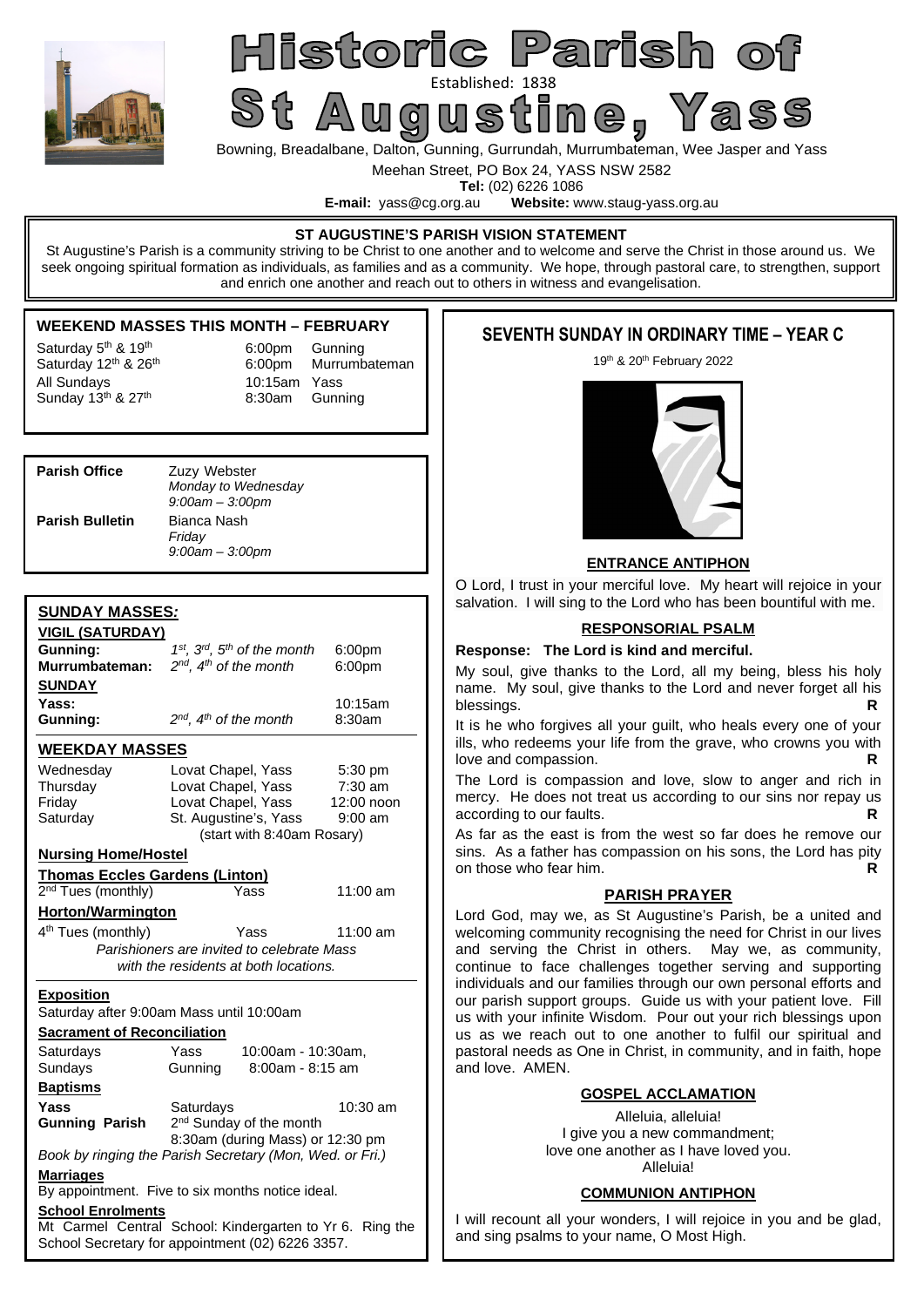# *Thoughts from the Presbytery*



Parish Pastoral Council meets Tuesday 22<sup>nd</sup> February.

### **HOMILY**

#### **Learning the Language of Heaven**

Imagine going to a foreign land and finding yourself amongst a people whose language you don't know, and whose customs you don't understand. You don't even know how to greet them, to eat with them politely, and so on.

And let us suppose that you had been born with a good ear for other languages, but had resolutely refused to cultivate it. You had spent your life in such a way that you never learned to speak that language.

Now, how unhappy you would be, how unfulfilled, how empty. Where you are might be a paradise, you might be surrounded by the most wonderful people, but there is no way you could share their life.

Some people say: 'Everyone will get to Heaven.' But I say: 'What would be the point for someone who could not speak the language, who couldn't live the life, who couldn't share the companionship of the other inhabitants?'

He or she might *be* there, but would be reduced to muttering to themselves, which would be hellishly miserable.

So, the task of life is to learn the language of heaven before we get there.

Jesus, in today's Gospel, challenges us to unlearn the language of the world – the everyday clichés and expectations and reactions, and to learn a language which is counter-cultural, paradoxical, perplexing.

'Love your enemies, do good to those who hate you.'

'To the man who slaps you on the cheek, present the other one too.'

'Lend without any hope of return.'

'Do not condemn.'

Etc, etc.

Are such attitudes and actions possible?

Our Lord is the best model, which is why we keep reading the Gospels.

Jesus *is* the language of Heaven spoken in a human life. Jesus *is* the Word of God in human history.

When men prepared to stone to death a woman taken in adultery, he refused to condemn her, and saved her life.

When others kept prostitutes and collaborators at a distance, he shared a meal with them.

When he was tortured and crucified, he cried out: 'Father forgive them for they know not what they do.'

*That* is embodying the language of Heaven.

*That* is the person with whom we have to be able to talk at the moment of death.



| <b>Parish Finance Committee Members:</b> |                                                                                                                                                                      |       |                                                                                                                                     |  |  |  |  |
|------------------------------------------|----------------------------------------------------------------------------------------------------------------------------------------------------------------------|-------|-------------------------------------------------------------------------------------------------------------------------------------|--|--|--|--|
| Father                                   | Peter My                                                                                                                                                             | Stan  | Waldren                                                                                                                             |  |  |  |  |
| David                                    | Garland                                                                                                                                                              | Mark  | Valencic                                                                                                                            |  |  |  |  |
| Paul                                     | O'Mara                                                                                                                                                               | Trish | Gibbs                                                                                                                               |  |  |  |  |
| Irene                                    | Carr                                                                                                                                                                 |       |                                                                                                                                     |  |  |  |  |
| <b>Parish Pastoral Council Members:</b>  |                                                                                                                                                                      |       |                                                                                                                                     |  |  |  |  |
| Brvan<br>Bob<br>Sarah                    | Annabelle O'Connell (Youth)<br>Coleborne (Ecumenism) Michael Green (School)<br>Genevieve Colbert (Education)<br>Nash (Maintenance)<br>Ex Officio Member: Fr Peter My | Peter | Cleary (Liturgy)<br>Lourdes O'Keefe (Social)<br>Michael Van Wanrooy (Welfare)<br>Johnston (Social Justice) Zuzy Webster (Secretary) |  |  |  |  |

When we become aware of language malpractice, i.e., sinning, and if we become *really* tongue-tied, i.e., seriously sinning, we can come to the Sacrament of Confession and emerge articulate and conversant with Christ again.

We can talk with Our Lord again. We are singing the same tune.

Then, when at the moment of death we are on the borders of Heaven we won't be filled with trepidation as though we are entering a foreign land whose dialects and customs are so peculiar that we are utterly alone in the crowd – which is Hell.

Our intended destiny is not incommunicado, but communicado, holy communicado, holy conversation with God and with every creature.

If you want to be a conversation partner with God after death, practise the language of Heaven and 'walk the talk' every day.

*Fr Michael Tate*

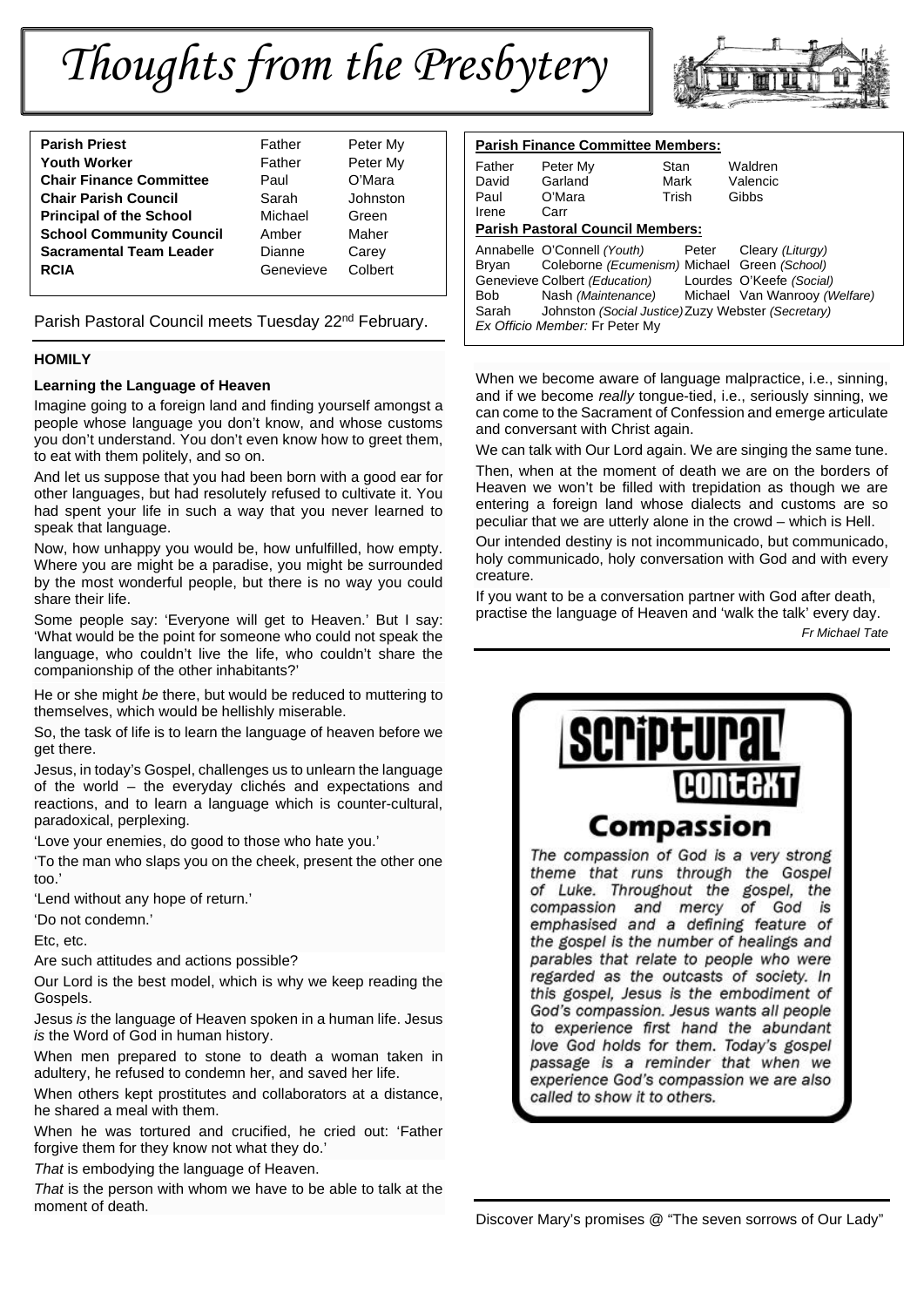# *PLEASE PRAY FOR THE CHILDREN AS THEY PREPARE FOR THE SACRAMENT OF RECONCILIATION*

*Lord Jesus,* 

*let your light shine in them so that they may know their sins;* 

*let your love and grace bless them so that they may trust in your mercy;* 

*let your strength encourage them so that they may confess truthfully; let your forgiveness change their heart so that they may make a new start. AMEN.* 

# *SACRAMENTS 2022*

**RECONCILIATION** (Year 4 and above) Wednesday 23rd March 6:00pm St Augustine's

**FIRST EUCHARIST** (Year 4 and above) Sunday 19th June 10:30am St Augustine's

# **CONFIRMATION**

September – date to be confirmed

**RECONCILIATION** (Year 3 and above) November – date to be confirmed



### **ST AUGUSTINE'S & ST FRANCIS XAVIER'S PARISH ASSEMBLY - 26th MARCH 2022**

Please save the date and join in a day of stimulating discussion and spiritual renewal as we discern future directions for our parish.

# **WORLD DAY OF PRAYER – 4th MARCH**

*Time*: 2:00pm *Where*: Uniting Church Hall, Cliff Street, Yass *Contact*: Ruth 0429 505 593

# **LADIES MORNING TEA**

*When*: Thursday 10<sup>th</sup> March *Where*: Yass Soldiers Club, Meehan Street, Yass *Time*: 10:00am



ALL WELCOME

### *POSITION VACANT:* **PARISH OFFICE COORDINATOR – SACRED HEART CHURCH – 25th FEBRUARY**

Part-time, 2 days per week during school terms, 9am to 3pm. 12 month contract with option to extend. General Office Administration & Coordination & Administration of the Sacramental Programs.

Applications close Friday 25 February with a start date in March. Contact wodensouth@cg.org.au for a duty statement: attention Melanie Kerr Office Manager.

# **SYNOD OF BISHOPS – 27th FEBRUARY**

Have you taken up Pope Francis' invitation to participate in a global conversation about the Catholic Church? You still have three weeks to make a submission to your local consultation for the international Synod on Synodality, calling the People of God to walk together in our mission as Christians.

Submissions close on February 27.

Find out more at: https://catholic.org.au/synodalchurch

# **CATHOLICCARE / ARCHDIOCESAN MARRIAGE PREPARATION PROGRAM – 9th MARCH**

*5:00pm – 9:00pm* 

Marriage Preparation program for engaged couples. Includes FOCCUS questionnaire, dinner, evening formation program and a private, follow-up couple discussion with a CatholicCare counsellor.

Information and registration at www.marriagefamily.org.au

# **ONE DAY LENTEN RETREAT BY FR RONI GEORGE VC AND FR JOBY GEORGE VC – 12th MARCH**

*9:30am – 4:30pm* 

Venue: St Benedict's Catholic Church, 10 Tallara Pkwy, Narrabundah, ACT 2604, Australia Admission is FREE, BYO lunch. Boxed lunch available at

nominal cost

RSVP by 9th March, 2022 to p1.rebello@gmail.com

For enquiries please contact: Parveen: 0439 642 571; Winnie: 0451 015 527; Prakash 0406 381 446

# **WORLD MEETING OF FAMILIES – 22nd TO 26th JUNE 2022**

Every three years since 1994, the Church has celebrated the World Meeting of Families in a different city of the world. In 2022 the event will be hosted by the Diocese of Rome with Pope Francis leading special celebrations. However the Holy Father has also asked that the World Meeting of Families be celebrated concurrently in every diocese of the world in 2022. The idea is for families to gather locally around their bishop to explore and celebrate the theme of "Family love: a vocation and a path to holiness" In our Archdiocese of Canberra Goulburn it is envisaged that celebrations will happen in three locations: one in Canberra, one in the Eastern Deanery and one in the Western Deanery.

For more local information contact lara.kirk@cg.org.au 0429 192 869

General information at : www.romefamily2022.com



# **TRIBUNAL OF THE CATHOLIC CHURCH**

Marriage breakdown is a traumatic experience for all those concerned. The Church reaches out in support of those who are divorced, while upholding the permanence of a true Christian marriage. The Canberra Office of the Tribunal extends an invitation to any divorced person who would like to talk about the annulment process.

You can be assured that your privacy will be respected.

Should you choose to apply for an annulment, you will be guided and supported through the process.

For further information please phone the Canberra Office of the Tribunal Office on 6239 9813 or email tribunal@cg.org.au